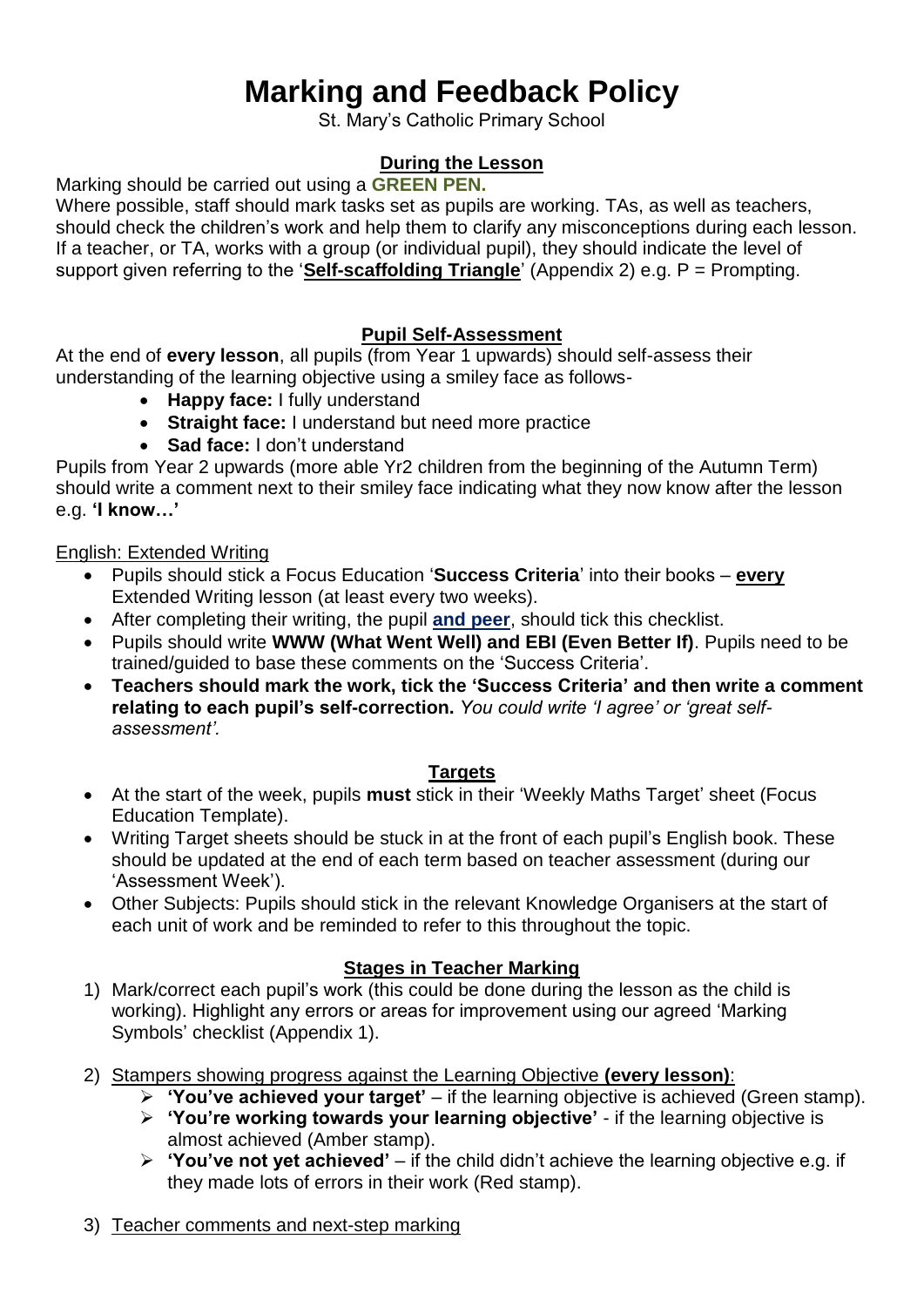- **All comments should be related to the learning objective.**
- If a child shows a clear lack of understanding, there needs to be some kind of follow up work. The teacher could write 'We will look at this together' and then plan further support. Evidence of this follow-up work **needs** to go in the child's book, e.g. corrections or extra work on the same topic.
- Don't write comments starting with 'Try to…' or 'Remember to…'. Writing a comment with 'yet' or 'not yet' is a good way to help support our Growth Mindset school culture. Example: *Bob, you have 'not yet' labelled your diagram*.
- Praise effort (this could be done using House Points and/or stickers).
- Use questions to clarify pupil understanding, or to challenge them further. **Next-step marking should be as appropriate but at the very least as detailed in the table below:**

| <b>Curriculum Area</b> | Next step marking comments should be written                                  |
|------------------------|-------------------------------------------------------------------------------|
| English                | Once a week for every pupil (more often if errors)                            |
| <b>Maths</b>           | Once a week for every pupil (more often if errors)                            |
| R.E                    | Once every fortnight (more often if errors)                                   |
| Science                | Once every fortnight (more often if errors)                                   |
| History and            | All Rising Stars 'Key Assessment Tasks' should be marked in-depth (at         |
| Geography              | least once every half-term) using the RS Assessment Criteria.                 |
|                        | Please write either <b>WT, M or Exc</b> at the bottom of their work. You also |
|                        | need to write a TARGET (based on the RS criteria).                            |
|                        | If a child shows a clear lack of understanding (any work), there              |
|                        | needs to be some kind of follow up-work. Errors in work should be             |
|                        | identified and corrected.                                                     |
| All other subjects     | At least once a topic for every pupil.                                        |
|                        | If a child shows a clear lack of understanding, there needs to be             |
|                        | some kind of follow up work. Errors in work should be identified and          |
|                        | corrected.                                                                    |

**Please Note: Next-step marking should take place more often if a pupil doesn't achieve the learning objective e.g. they make lots of errors.**

### **Spelling Corrections**

- Teachers should write 'Sp' next to any spelling errors (Maximum of 3 errors).
- Pupils in Upper KS2 should correct the words using a dictionary.
- Younger pupils: The teacher can correct the spelling and ask the child to copy the word out 3 times correctly.
- Spelling corrections should be subject specific.

## **Pupils Responding to Teacher Marking**

- Give pupils time to respond to teacher marking **(at least 5 minutes at the start of every lesson)**.
- Every lesson: pupils should respond to their teacher's marking as appropriate e.g. answering questions or following any instructions/commands. **If a pupils has not been given a next step: they should initial the teacher comment to show they have read it.**
- Correct spelling errors.
- If the child has any spare time: they can spend this time looking at their Knowledge Organiser.
- Teachers should acknowledge the pupil's response to their marking e.g. tick any work they have corrected or check any spellings they have written out.